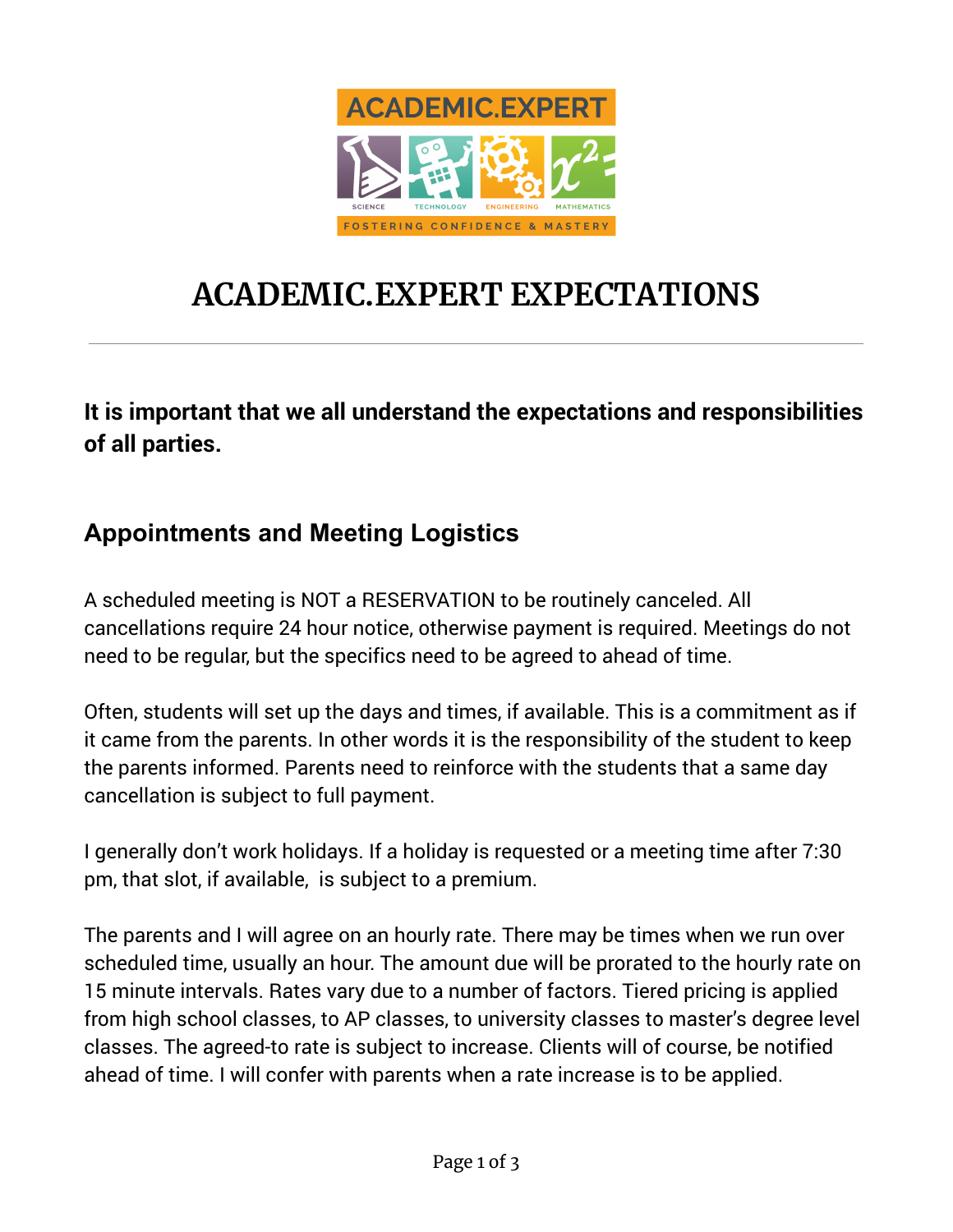Repeated cancellations may be cause to revisit the tutoring plans with the student.

A "no show" will be treated as a late cancellation.

Any changes to schedule need to be communicated via telephone call or text. I use multiple different formats for working with students. These formats will be worked out with families. Most often I work with students individually. Circumstances might make working with multiple students desirable. Hourly charges may be changed to address this situation (discount where applicable).

Online sessions are available at the same hourly rate as in person. In person appointments are usually convened at a common location (libraries, Starbucks, etc.).

I have multiple approaches to working online. These will be discussed with the student. As I work with students in different states, I have optimized what it means to work online. I will explain further with parents as desired.

## **Accountability**

My students own their own outcomes. I expect students to be prepared. Being prepared means having current material with them; paper assignments, packets and/or online assignments. These should be certain that they usually have a calculator and that any laptop or tablet is charged and/or have a charger.

Students need guidance. I am VERY GOOD at providing that guidance. However I do NOT DO THE WORK for the students.

Our sessions, while sometimes utilizing homework to review topics, are not meant to be solely sessions to do homework, esp. if the homework has not been reviewed by the student first.

MORE IMPORTANTLY, homework or assignments that are consistently blank is unacceptable. This may sound somewhat harsh, perhaps. If assignments have not even been attempted when it comes time for our session, this is a problem. This almost always results in having to teach all the material related to the assignment.